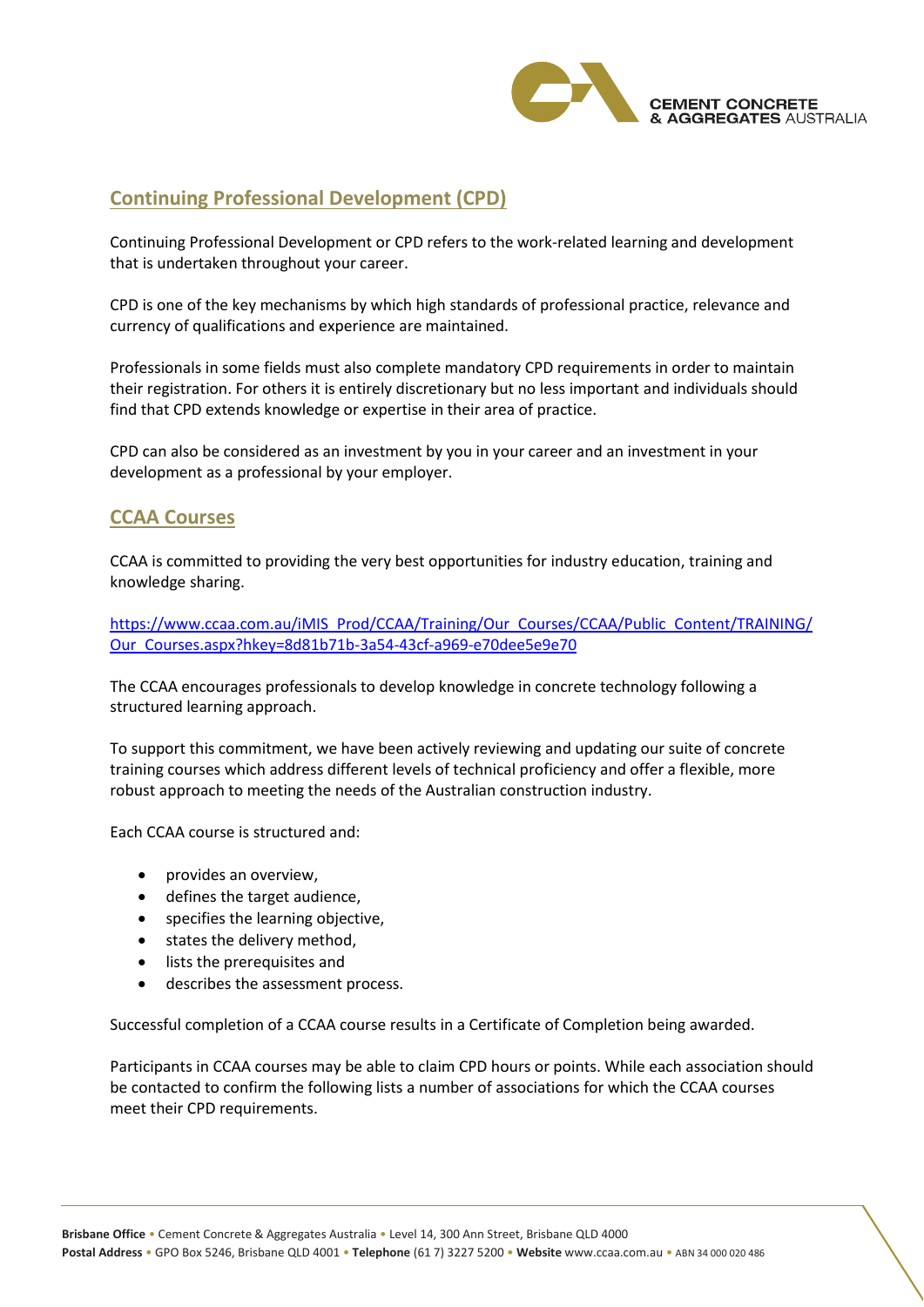

### **Engineers Australia**

Engineers Australia (EA) require CPD to be documented to demonstrate a minimum of 150 hours of structured CPD over a three-year period.

According to EA, CPD is "anything that helps you expand your knowledge, maintain up-to-date technical skills and progress your engineering career".

CPD activities need to be one of the eight approved types of CPD. There are also limits on some of the types of approved CPD that need to be taken into consideration when compiling an individual's CPD record.

The CCAA courses meet the requirements for CPD Type II. There is also no limit on the maximum number of hours that you can claim over a three-year period for these courses.

Information on the CPD meeting EA requirement is provided on the webpage for each CCAA course.

### **Materials Australia**

According to Materials Australia (MA) CPD of at least 30 points in a three year period must for undertaken to maintain Certified Materials Professional (CMatP) accreditation.

The activities that qualify as CPD for MA are provided in the CMatP Handbook.

The CCAA courses meet the requirements CPD as they are considered to meet the Registered Participant at a MA or other engineering training course with 2 Points per half day.

Information on the CPD meeting MA requirement is provided on the webpage for each CCAA course.

## **Australia Institute of Building**

According to Australian Institute of Building (AIB) supports its members to undertake CPD with members required to undertake a minimum of 70 hours CPD over a three-year period with a minimal annual requirement of 20 hours. CPD points are accredited at one point for hour of CPD.

AIB list the themes, CD activities, credits per activity and maximum credits per year in the AIB Policy on Continuing Professional Development.

The CCAA courses meet the theme of Short Courses and Workshops with a maximum of 5 credits per year.

Information on the CPD meeting AIB requirement is provided on the webpage for each CCAA course.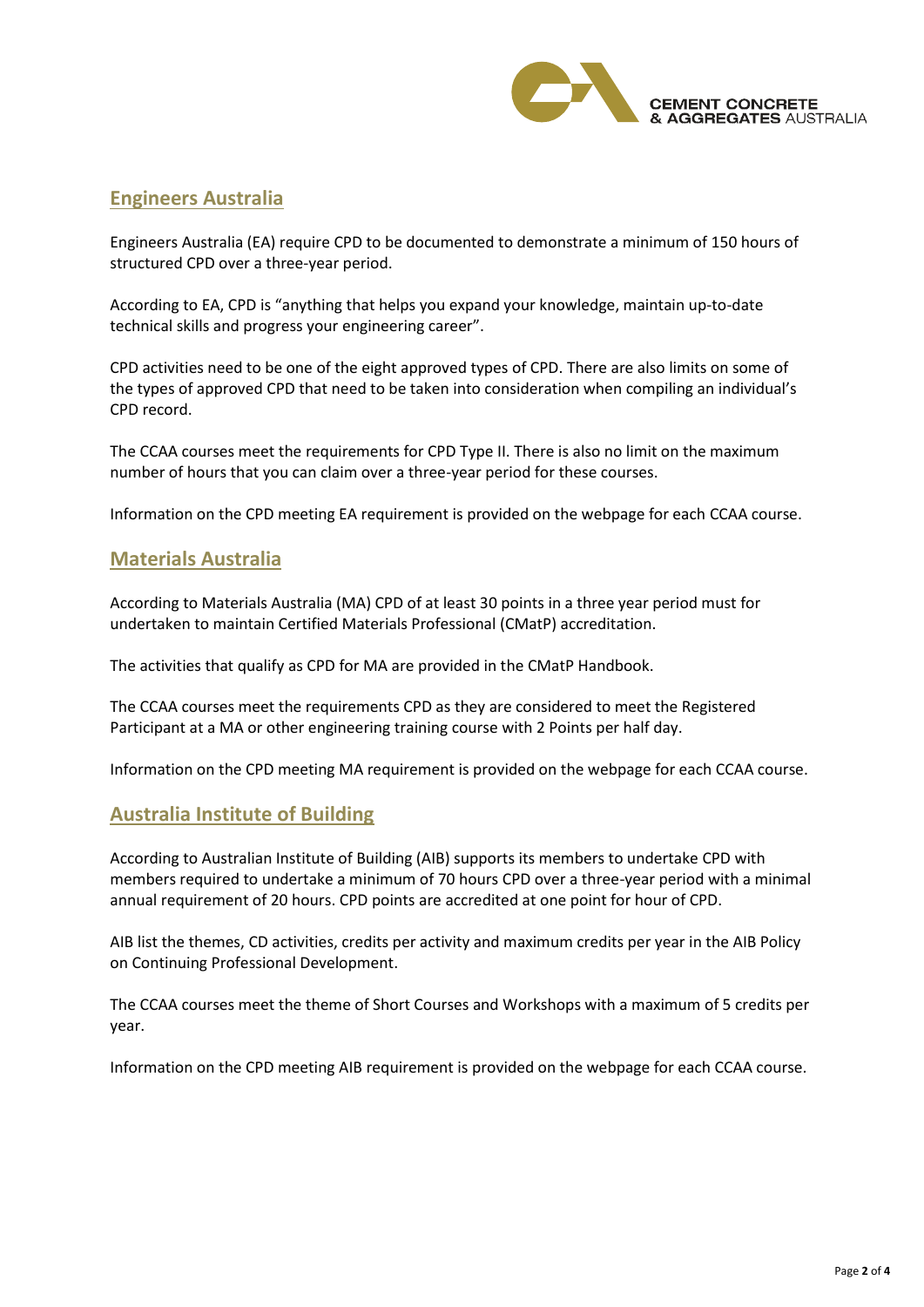

# **Australian Institute of Australia and Architects Accreditation Council of Australia**

According to Australian Institute of Australia (AIA) recommend that members complete 20 hours of CPD per annum of which a minimum of 10 hours must be formal CPD (learning activity with stated outcomes that is formally assessed or has significant interaction between presenter and learner). CPD is also compulsory for Architects in most states of Australia.

Activities that meet the requirements of the framework for CPD are outlined in the Architects Accreditation Council of Australia (AACA)/Royal Australian Institute of Architects (RAIA) Joint Policy on CPD for Architects. An effective CPD activity shall have as its basis the National Competency Standards in Architecture (NSCA).

The CCAA Courses meet the requirements for Formal CPD given that the learning activities have stated outcomes and are formally assessed. As a provider of Formal CPD the CCAA will also keep records of CPD activities, provide an outline of the learning activities (mapped to NSCA), have courses developed and presented by appropriate technical experts, provide certificate of completion and provide evidence of the assessment tasks.

The CCAA Concrete Basics Course (CBC) and Concrete Practice Course (CPC) can be considered to meet some of the NSCA requirements including:

- Unit A Design, Element 3 Conceptual Design and Performance Criteria 3.7 Construction Systems and Materials
- Unit B Documentation, Element 5 Detailed Design and Performance Criteria 5.5 Integration of Materials and Processes
- Unit B Documentation, Element 6 Documentation and Performance Criteria 6.5 Materials Quality and Performance Standards
- Unit C Project Delivery, Element 8 Construction Stage and Performance Criteria 8.4 Construction Progress and Quality

Information on the CPD meeting AIA requirement is provided on the webpage for each CCAA course.

### **Building Designers Association of Australia**

According to Building Designers Association of Australia (BDAA) members must attain a minimum of 25 points per year of CPD. CPD points are calculated on the basis of 1 CPD point per hour with a maximum of 6 CPD points per day.

The CCAA courses meet the requirements for Activity G Industry Specific Training with 1 point per hour and a maximum of 3 points per course.

Information on the CPD meeting BDAA requirement is provided on the webpage for each CCAA course.